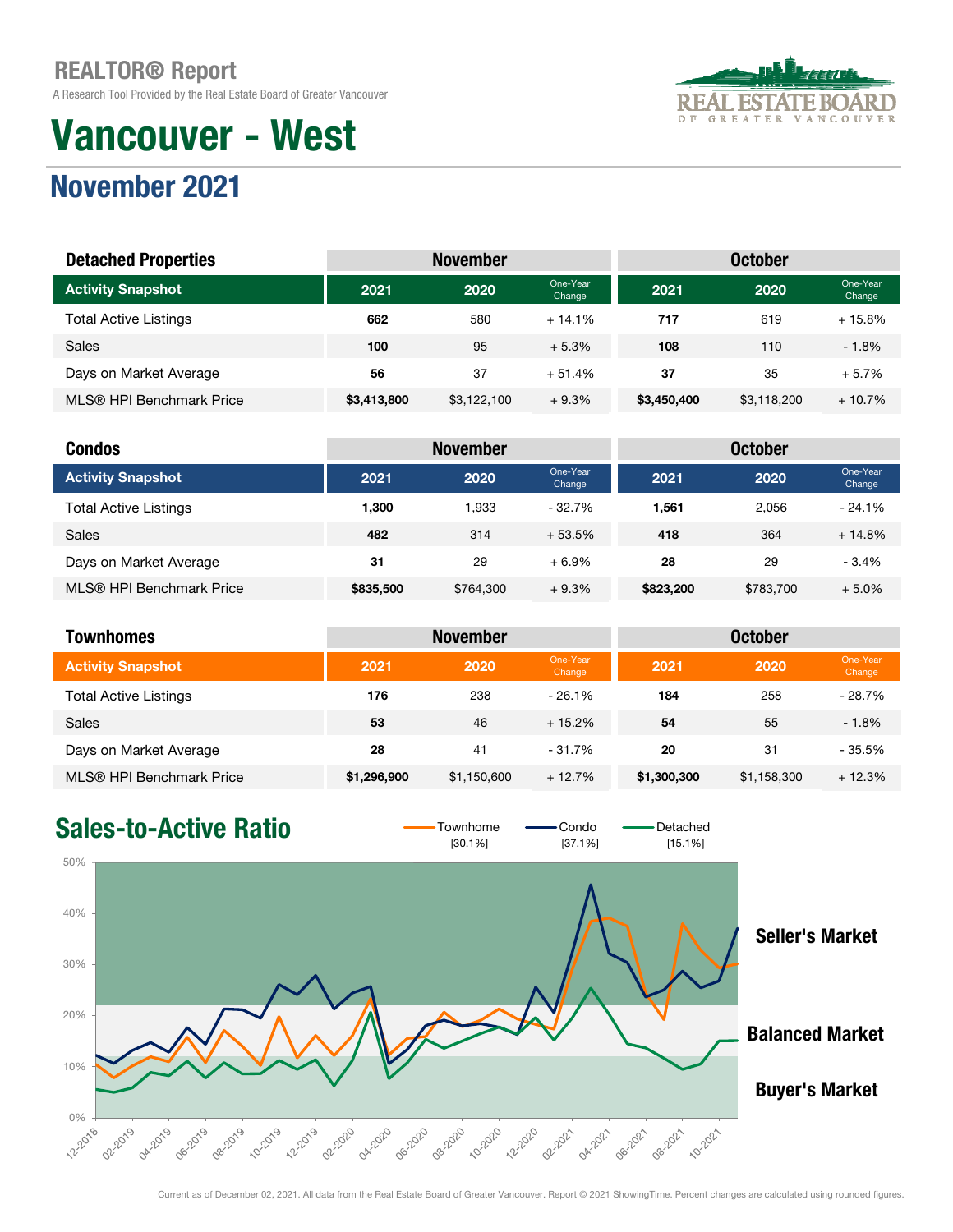A Research Tool Provided by the Real Estate Board of Greater Vancouver



# Vancouver - West

### Detached Properties Report – November 2021

| <b>Price Range</b>          | <b>Sales</b>   | <b>Active</b><br><b>Listings</b> | <b>Avg Days</b><br>on Market |
|-----------------------------|----------------|----------------------------------|------------------------------|
| \$99,999 and Below          | ŋ              | U                                | O                            |
| \$100,000 to \$199,999      | 0              | <sup>0</sup>                     | 0                            |
| \$200,000 to \$399,999      | O              | $\Omega$                         | O                            |
| \$400,000 to \$899,999      | $\Omega$       | 1                                | $\Omega$                     |
| \$900,000 to \$1,499,999    | ŋ              | 4                                | O                            |
| \$1,500,000 to \$1,999,999  | $\mathfrak{p}$ | $\overline{\mathcal{L}}$         | 106                          |
| \$2,000,000 to \$2,999,999  | 28             | 82                               | 38                           |
| \$3,000,000 and \$3,999,999 | 35             | 146                              | 61                           |
| \$4,000,000 to \$4,999,999  | 18             | 113                              | 63                           |
| \$5,000,000 and Above       | 17             | 312                              | 66                           |
| TOTAL                       | 100            | 662                              | 56                           |

| <b>Price Range</b>          | <b>Sales</b>   | <b>Active</b><br><b>Listings</b> | <b>Avg Days</b><br>on Market | Neighbourhood      | <b>Sales</b>   | <b>Active</b><br><b>Listings</b> | <b>Benchmark</b><br><b>Price</b> | One-Year<br><b>Change</b> |
|-----------------------------|----------------|----------------------------------|------------------------------|--------------------|----------------|----------------------------------|----------------------------------|---------------------------|
| \$99.999 and Below          | $\mathbf 0$    | 0                                | 0                            | Arbutus            | 6              | 25                               | \$3,742,800                      | $+8.6%$                   |
| \$100,000 to \$199.999      | 0              | 0                                | 0                            | Cambie             | 4              | 70                               | \$2,717,700                      | $+13.8%$                  |
| \$200,000 to \$399.999      | 0              | 0                                | 0                            | Coal Harbour       | 0              | 1                                | \$0                              |                           |
| \$400,000 to \$899,999      | $\mathbf 0$    | $\mathbf{1}$                     | $\pmb{0}$                    | Downtown VW        | $\mathsf 0$    | 0                                | \$0                              | $\overline{\phantom{a}}$  |
| \$900,000 to \$1,499,999    | $\mathbf 0$    | 4                                | $\mathbf 0$                  | Dunbar             | 11             | 79                               | \$2,981,700                      | $+7.0%$                   |
| \$1,500,000 to \$1,999,999  | $\overline{2}$ | $\overline{4}$                   | 106                          | <b>Fairview VW</b> | $\mathbf 0$    | 0                                | \$0                              | $\overline{\phantom{a}}$  |
| \$2,000,000 to \$2,999,999  | 28             | 82                               | 38                           | <b>False Creek</b> | 0              | $\mathbf{1}$                     | \$0                              | $- -$                     |
| \$3,000,000 and \$3,999,999 | 35             | 146                              | 61                           | Kerrisdale         | 13             | 27                               | \$3,355,900                      | $+7.8%$                   |
| \$4,000,000 to \$4,999,999  | 18             | 113                              | 63                           | Kitsilano          | 11             | 27                               | \$2,512,600                      | $+7.9%$                   |
| \$5,000,000 and Above       | 17             | 312                              | 66                           | MacKenzie Heights  | 5              | 20                               | \$3,495,100                      | $+8.0%$                   |
| <b>TOTAL</b>                | 100            | 662                              | 56                           | Marpole            | 4              | 41                               | \$2,545,700                      | $+13.7%$                  |
|                             |                |                                  |                              | Mount Pleasant VW  | 0              | 5                                | \$2,374,200                      | $+5.0%$                   |
|                             |                |                                  |                              | Oakridge VW        | 3              | 20                               | \$3,924,800                      | $+13.5%$                  |
|                             |                |                                  |                              | Point Grey         | 20             | 81                               | \$3,486,100                      | $+13.2%$                  |
|                             |                |                                  |                              | Quilchena          | 0              | 26                               | \$3,597,800                      | $+11.2%$                  |
|                             |                |                                  |                              | S.W. Marine        | 4              | 23                               | \$3,313,800                      | $+10.0%$                  |
|                             |                |                                  |                              | Shaughnessy        | 4              | 71                               | \$5,095,100                      | $+9.9%$                   |
|                             |                |                                  |                              | South Cambie       | $\mathbf{1}$   | 13                               | \$4,661,500                      | $+6.0%$                   |
|                             |                |                                  |                              | South Granville    | $\overline{7}$ | 72                               | \$4,254,800                      | $+15.4%$                  |
|                             |                |                                  |                              | Southlands         | 5              | 41                               | \$3,665,800                      | $+8.7%$                   |
|                             |                |                                  |                              | University VW      | $\overline{c}$ | 18                               | \$3,605,700                      | $-14.8%$                  |
|                             |                |                                  |                              | West End VW        | $\mathbf 0$    | $\mathbf{1}$                     | \$0                              | $- -$                     |
|                             |                |                                  |                              | Yaletown           | 0              | 0                                | \$0                              | $\overline{\phantom{m}}$  |
|                             |                |                                  |                              | <b>TOTAL*</b>      | 100            | 662                              | \$3,413,800                      | $+9.3%$                   |
|                             |                |                                  |                              |                    |                |                                  |                                  |                           |

\* This represents the total of the Vancouver - West area, not the sum of the areas above.

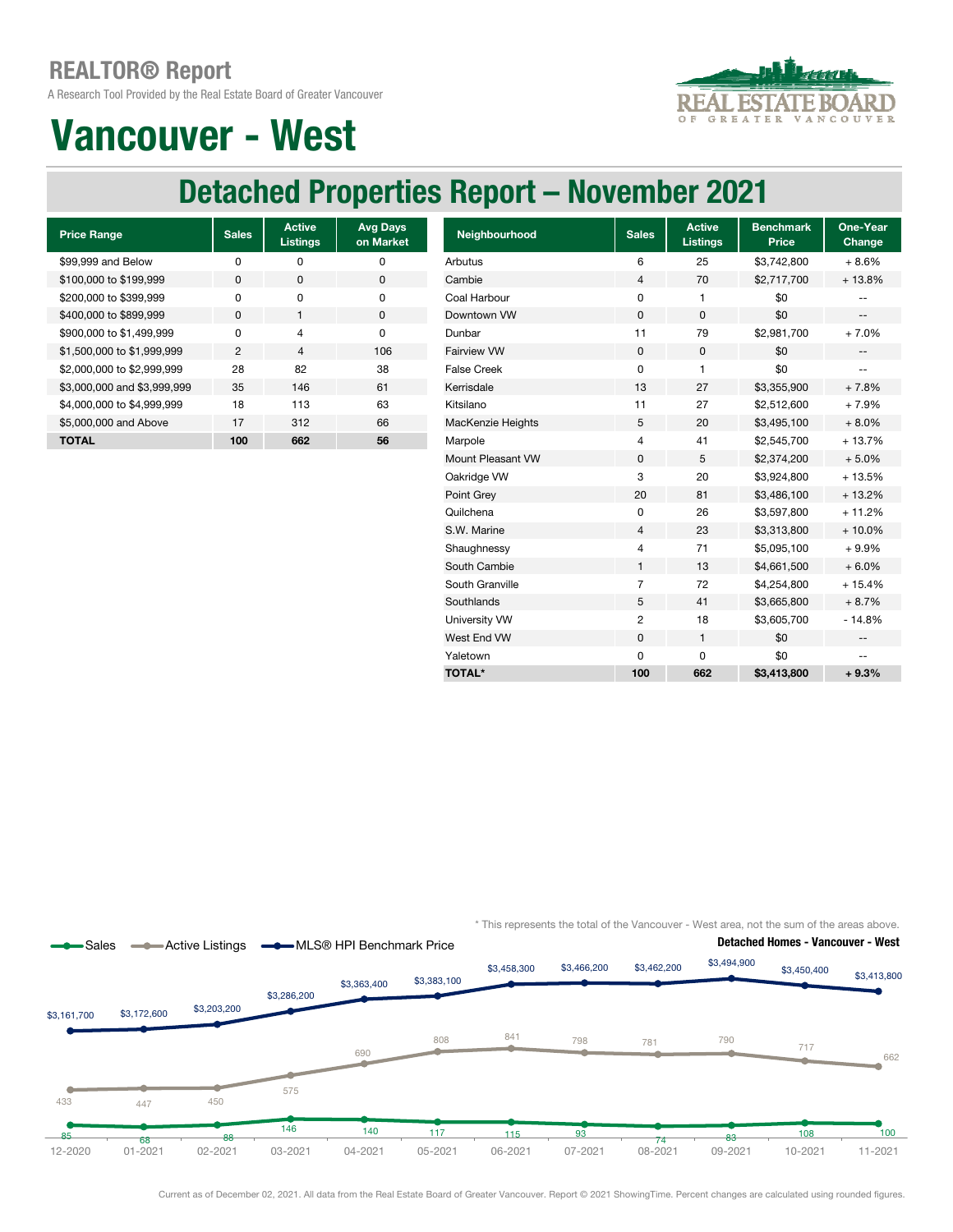A Research Tool Provided by the Real Estate Board of Greater Vancouver



# Vancouver - West

## Condo Report – November 2021

| <b>Price Range</b>          | <b>Sales</b>   | <b>Active</b><br><b>Listings</b> | <b>Avg Days</b><br>on Market |
|-----------------------------|----------------|----------------------------------|------------------------------|
| \$99,999 and Below          | ŋ              | ŋ                                | 0                            |
| \$100,000 to \$199,999      | <sup>0</sup>   | O                                | 0                            |
| \$200,000 to \$399,999      | 5              | 11                               | 22                           |
| \$400,000 to \$899,999      | 288            | 432                              | 26                           |
| \$900,000 to \$1,499,999    | 145            | 408                              | 40                           |
| \$1,500,000 to \$1,999,999  | 24             | 169                              | 37                           |
| \$2,000,000 to \$2,999,999  | 15             | 148                              | 42                           |
| \$3,000,000 and \$3,999,999 | $\overline{4}$ | 46                               | 13                           |
| \$4,000,000 to \$4,999,999  |                | 25                               | 27                           |
| \$5,000,000 and Above       | $\Omega$       | 61                               | $\Omega$                     |
| <b>TOTAL</b>                | 482            | 1.300                            | 31                           |

| <b>Price Range</b>          | <b>Sales</b> | <b>Active</b><br><b>Listings</b> | <b>Avg Days</b><br>on Market | Neighbourhood      | <b>Sales</b>            | <b>Active</b><br><b>Listings</b> | <b>Benchmark</b><br>Price | One-Year<br>Change       |
|-----------------------------|--------------|----------------------------------|------------------------------|--------------------|-------------------------|----------------------------------|---------------------------|--------------------------|
| \$99,999 and Below          | $\pmb{0}$    | 0                                | 0                            | Arbutus            | 0                       | 0                                | \$0                       | $-$                      |
| \$100,000 to \$199,999      | 0            | $\mathbf 0$                      | $\mathbf 0$                  | Cambie             | 15                      | 94                               | \$745,700                 | $+8.3%$                  |
| \$200,000 to \$399,999      | 5            | 11                               | 22                           | Coal Harbour       | 32                      | 114                              | \$1,004,400               | $+1.0%$                  |
| \$400,000 to \$899,999      | 288          | 432                              | 26                           | Downtown VW        | 131                     | 282                              | \$700,300                 | $+10.1%$                 |
| \$900,000 to \$1,499,999    | 145          | 408                              | 40                           | Dunbar             | 3                       | 18                               | \$737,400                 | $+9.7%$                  |
| \$1,500,000 to \$1,999,999  | 24           | 169                              | 37                           | Fairview VW        | 29                      | 53                               | \$867,700                 | $+11.5%$                 |
| \$2,000,000 to \$2,999,999  | 15           | 148                              | 42                           | <b>False Creek</b> | 29                      | 85                               | \$857,100                 | $+6.1%$                  |
| \$3,000,000 and \$3,999,999 | 4            | 46                               | 13                           | Kerrisdale         | 5                       | 21                               | \$937,900                 | $+7.9%$                  |
| \$4,000,000 to \$4,999,999  | 1            | 25                               | 27                           | Kitsilano          | 31                      | 39                               | \$693,400                 | $+12.3%$                 |
| \$5,000,000 and Above       | $\mathbf 0$  | 61                               | 0                            | MacKenzie Heights  | $\mathbf{0}$            | 0                                | \$0                       | $\overline{\phantom{m}}$ |
| <b>TOTAL</b>                | 482          | 1,300                            | 31                           | Marpole            | 26                      | 32                               | \$632,100                 | $+6.4%$                  |
|                             |              |                                  |                              | Mount Pleasant VW  | 7                       | $\overline{c}$                   | \$608,700                 | $+8.9%$                  |
|                             |              |                                  |                              | Oakridge VW        | $\overline{7}$          | 20                               | \$1,063,700               | $+2.8%$                  |
|                             |              |                                  |                              | Point Grey         | 3                       | 10                               | \$657,200                 | $+9.6%$                  |
|                             |              |                                  |                              | Quilchena          | 2                       | 8                                | \$1,133,300               | $+8.9%$                  |
|                             |              |                                  |                              | S.W. Marine        | $\overline{4}$          | 13                               | \$518,400                 | $+7.3%$                  |
|                             |              |                                  |                              | Shaughnessy        | 0                       | 1                                | \$693,700                 | $+11.6%$                 |
|                             |              |                                  |                              | South Cambie       | $\overline{7}$          | 31                               | \$968,100                 | $+5.4%$                  |
|                             |              |                                  |                              | South Granville    | $\overline{\mathbf{c}}$ | 17                               | \$1,095,200               | $+10.2%$                 |
|                             |              |                                  |                              | Southlands         | 1                       | 0                                | \$833,300                 | $+7.8%$                  |
|                             |              |                                  |                              | University VW      | 24                      | 89                               | \$1,037,700               | + 13.9%                  |
|                             |              |                                  |                              | West End VW        | 56                      | 154                              | \$690,300                 | $+7.3%$                  |
|                             |              |                                  |                              | Yaletown           | 68                      | 217                              | \$867,400                 | $+9.2%$                  |
|                             |              |                                  |                              | <b>TOTAL*</b>      | 482                     | 1,300                            | \$835,500                 | $+9.3%$                  |

\* This represents the total of the Vancouver - West area, not the sum of the areas above.

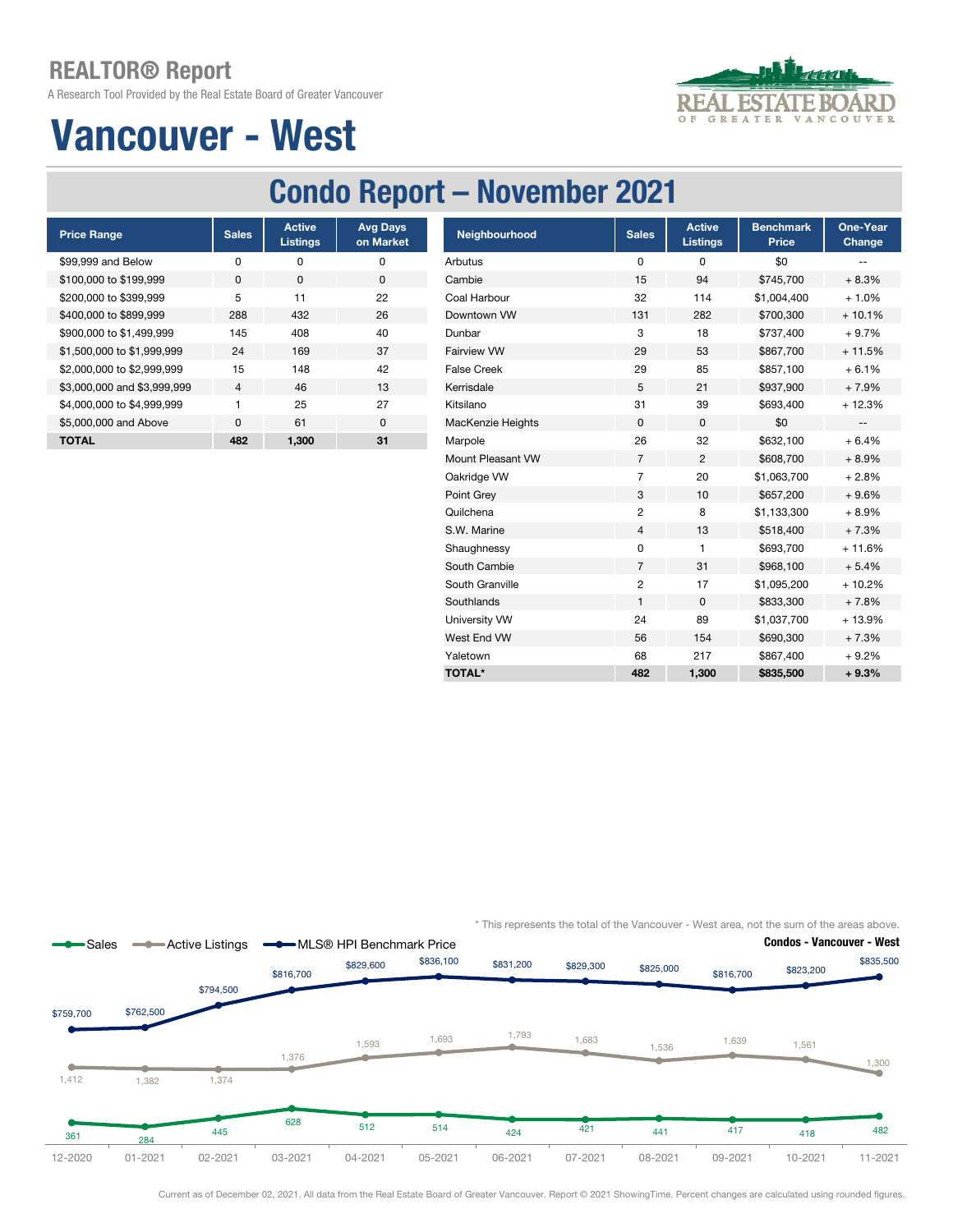A Research Tool Provided by the Real Estate Board of Greater Vancouver



# Vancouver - West

### Townhomes Report – November 2021

| <b>Price Range</b>          | <b>Sales</b>   | <b>Active</b><br><b>Listings</b> | Days on<br><b>Market</b> |
|-----------------------------|----------------|----------------------------------|--------------------------|
| \$99,999 and Below          | O              | ŋ                                | O                        |
| \$100,000 to \$199,999      | $\Omega$       | O                                | 0                        |
| \$200,000 to \$399,999      | U              | 1                                | 0                        |
| \$400,000 to \$899,999      | 2              | $12 \overline{ }$                | 7                        |
| \$900,000 to \$1,499,999    | 22             | 46                               | 19                       |
| \$1,500,000 to \$1,999,999  | 20             | 64                               | 31                       |
| \$2,000,000 to \$2,999,999  | 6              | 41                               | 62                       |
| \$3,000,000 and \$3,999,999 | $\mathfrak{p}$ | 9                                | 9                        |
| \$4,000,000 to \$4,999,999  | O              | 0                                | O                        |
| \$5,000,000 and Above       | 1              | 3                                | 18                       |
| TOTAL                       | 53             | 176                              | 28                       |

| <b>Price Range</b>          | <b>Sales</b>   | <b>Active</b><br><b>Listings</b> | Days on<br><b>Market</b> | Neighbourhood      | <b>Sales</b>            | <b>Active</b><br><b>Listings</b> | <b>Benchmark</b><br><b>Price</b> | <b>One-Year</b><br>Change |
|-----------------------------|----------------|----------------------------------|--------------------------|--------------------|-------------------------|----------------------------------|----------------------------------|---------------------------|
| \$99,999 and Below          | $\pmb{0}$      | 0                                | $\mathsf 0$              | Arbutus            | 0                       | 1                                | \$0                              | $\sim$ $\sim$             |
| \$100,000 to \$199,999      | 0              | $\mathbf 0$                      | $\mathbf 0$              | Cambie             | 3                       | 30                               | \$1,322,200                      | $+13.9%$                  |
| \$200,000 to \$399.999      | 0              | $\mathbf{1}$                     | 0                        | Coal Harbour       | 0                       | $\overline{7}$                   | \$2,005,000                      | $+22.1%$                  |
| \$400,000 to \$899,999      | $\overline{2}$ | 12                               | $\overline{7}$           | Downtown VW        | $\overline{2}$          | 5                                | \$1,395,800                      | $+26.8%$                  |
| \$900,000 to \$1,499,999    | 22             | 46                               | 19                       | Dunbar             | 0                       | 3                                | \$0                              |                           |
| \$1,500,000 to \$1,999,999  | 20             | 64                               | 31                       | <b>Fairview VW</b> | 10                      | 13                               | \$1,161,000                      | $+11.9%$                  |
| \$2,000,000 to \$2,999,999  | 6              | 41                               | 62                       | <b>False Creek</b> | $\mathbf{1}$            | 6                                | \$882,200                        | $-8.2%$                   |
| \$3,000,000 and \$3,999,999 | $\overline{2}$ | 9                                | 9                        | Kerrisdale         | $\mathbf{1}$            | 4                                | \$1,642,700                      | $+15.0%$                  |
| \$4,000,000 to \$4,999,999  | $\pmb{0}$      | 0                                | $\pmb{0}$                | Kitsilano          | 10                      | 14                               | \$1,207,900                      | $+9.7%$                   |
| \$5,000,000 and Above       | $\mathbf{1}$   | 3                                | 18                       | MacKenzie Heights  | 1                       | 5                                | \$0                              | $\sim$                    |
| <b>TOTAL</b>                | 53             | 176                              | 28                       | Marpole            | 4                       | 18                               | \$1,228,700                      | $+13.7%$                  |
|                             |                |                                  |                          | Mount Pleasant VW  | $\mathbf{1}$            | $\overline{c}$                   | \$1,390,900                      | $+22.5%$                  |
|                             |                |                                  |                          | Oakridge VW        | $\mathbf{1}$            | 9                                | \$1,681,500                      | $+15.3%$                  |
|                             |                |                                  |                          | Point Grey         | $\mathbf{1}$            | 4                                | \$1,144,900                      | $+10.2%$                  |
|                             |                |                                  |                          | Quilchena          | $\overline{c}$          | 1                                | \$1,638,600                      | $+15.3%$                  |
|                             |                |                                  |                          | S.W. Marine        | $\mathbf 0$             | 2                                | \$0                              | $\sim$                    |
|                             |                |                                  |                          | Shaughnessy        |                         | 2                                | \$1,959,100                      | $+11.4%$                  |
|                             |                |                                  |                          | South Cambie       | 3                       | 3                                | \$1,871,100                      | $+8.2%$                   |
|                             |                |                                  |                          | South Granville    | 3                       | 14                               | \$1,696,200                      | $+7.8%$                   |
|                             |                |                                  |                          | Southlands         | $\mathsf 0$             | $\mathbf{1}$                     | \$0                              | $\sim$                    |
|                             |                |                                  |                          | University VW      | $\overline{\mathbf{c}}$ | 15                               | \$1,786,800                      | $+14.9%$                  |
|                             |                |                                  |                          | West End VW        | $\mathbf{1}$            | 4                                | \$1,517,200                      | $+27.3%$                  |
|                             |                |                                  |                          | Yaletown           | 6                       | 13                               | \$1,947,000                      | $+22.3%$                  |
|                             |                |                                  |                          | <b>TOTAL*</b>      | 53                      | 176                              | \$1,296,900                      | $+12.7%$                  |



\* This represents the total of the Vancouver - West area, not the sum of the areas above.